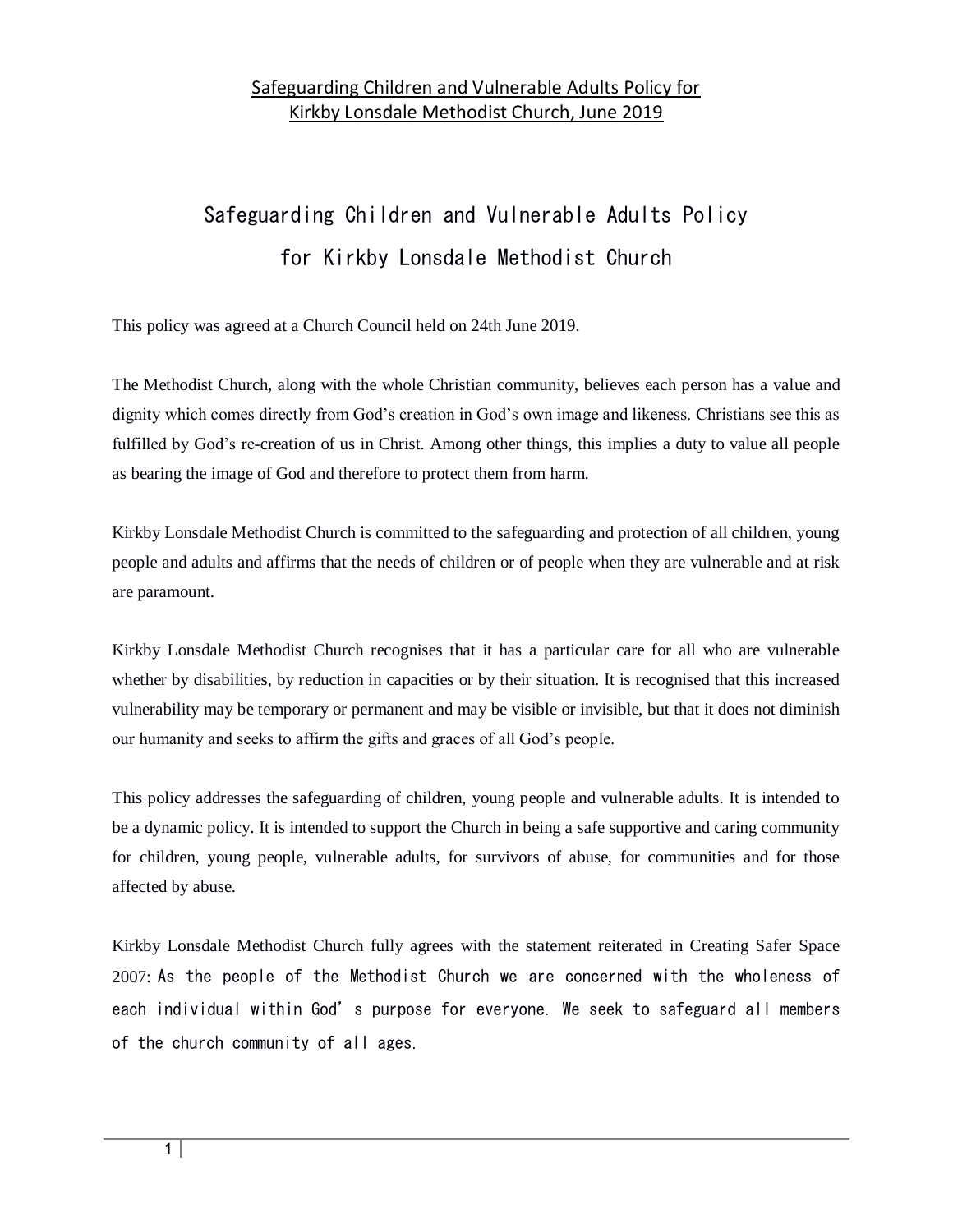Kirkby Lonsdale Methodist Church recognises the serious issue of the abuse of children and vulnerable adults and recognises that this may take the form of physical, emotional, sexual, financial, spiritual, discriminatory, domestic or institutional abuse or neglect, abuse using social media, or human trafficking (slavery). It acknowledges the effects these may have on people and their development, including spiritual and religious development. It accepts its responsibility for ensuring that all people are safe in its care and that their dignity and right to be heard is maintained. It accepts its responsibility to support, listen to and work for healing with survivors, offenders, communities and those who care about them. It takes seriously the issues of promotion of welfare so that each of us can reach our full potential in God's grace.

Kirkby Lonsdale Methodist Church commits itself to:

1. RESPOND without delay to any allegation or cause for concern that a child or vulnerable adult may have been harmed, whether in the church or in another context. It commits itself to challenge the abuse of power of anyone in a position of trust.

2. Ensure the IMPLEMENTATION of Connexional Safeguarding Policy; government legislation and guidance and safe practice in the circuit and in the churches.

3. The PROVISION of support, advice and training for lay and ordained people that will ensure people are clear and confident about their roles and responsibilities in safeguarding and promoting the welfare of children and adults who may be vulnerable.

4. AFFIRM and give thanks for those who work with children and vulnerable adults and also acknowledge the shared responsibility of all of us for safeguarding vulnerable adults who are on our premises.

The Church Council of Kirkby Lonsdale Methodist Church…

(It is the responsibility of each Church Council to appoint a Church Safeguarding Officer and there should be no gaps in this crucial provision. It is not appropriate for the minister to fill any gap, because of the potential conflict of roles. The role will usually be undertaken on a voluntary basis although expenses should be met.)

appoints Martin Coombs as church Safeguarding Officer (Adults) and as church Safeguarding Officer (Children) and supports him in his role, which is to:

i) support and advise the minister and the stewards in fulfilling their roles

ii) provide a point of reference to advise on safeguarding issues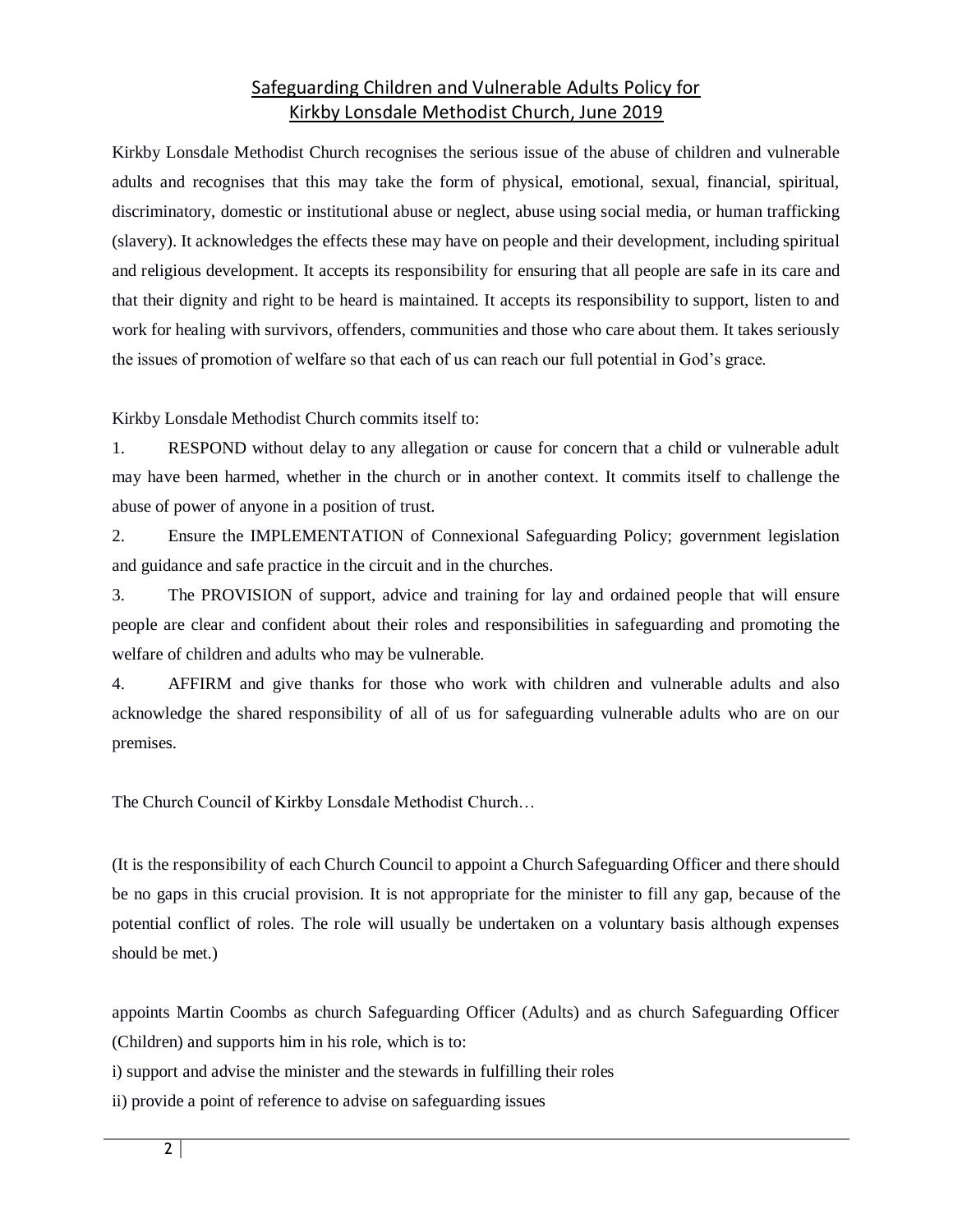iii) liaise with circuit and district safeguarding officers

iv) promote safeguarding best practice within the local church with the support of circuit ministers

v) ensure proper records are kept of all incidents/concerns according to Methodist policy and practice (see

Safeguarding Records: Joint Practice Guidance for the Church of England and the Methodist Church - Updated Jan 2015)

vi) ensure that all safeguarding training which is required is undertaken by those in post and appropriate records kept and made available

vii) attend training and meetings organised to support the role

viii) oversee safeguarding throughout the whole life of the church (eg lettings, groups, property etc)

ix) report to the Church Council annually

x) ensure the church completes a yearly audit/monitoring on safeguarding confirming that policies are in place for the church and all groups and lettings in the church and that these have been annually reviewed xi) [previous item deleted]

xii) ensure that the church recruits safely for all posts

xiii) ensure that the church has a safeguarding noticeboard with a copy of the current, signed safeguarding policy, contact numbers for local and national helplines and other suitable information.

### a) Purpose

The purposes of this safeguarding policy are to ensure procedures are in place and people are clear about roles and responsibilities for children, young people and vulnerable adults in our care and using our premises. It is to be read in conjunction with the Safeguarding Policy, Procedures and Guidance for the Methodist Church (2017).

#### b) Good practice

We believe that good practice means:

i) All people are treated with respect and dignity.

ii) Those who act on behalf of the Church should not meet or work alone with a child or vulnerable adult where the activity cannot be seen unless this is necessary for pastoral reasons, in which case a written note of this will be made and kept noting date, time and place of visit.

iii) The church premises will be assessed by the church safeguarding officer with the property steward and/or their representatives at least annually for safety for children and vulnerable adults and the risk assessment report will be given annually to the Church Council in written form. This will include fire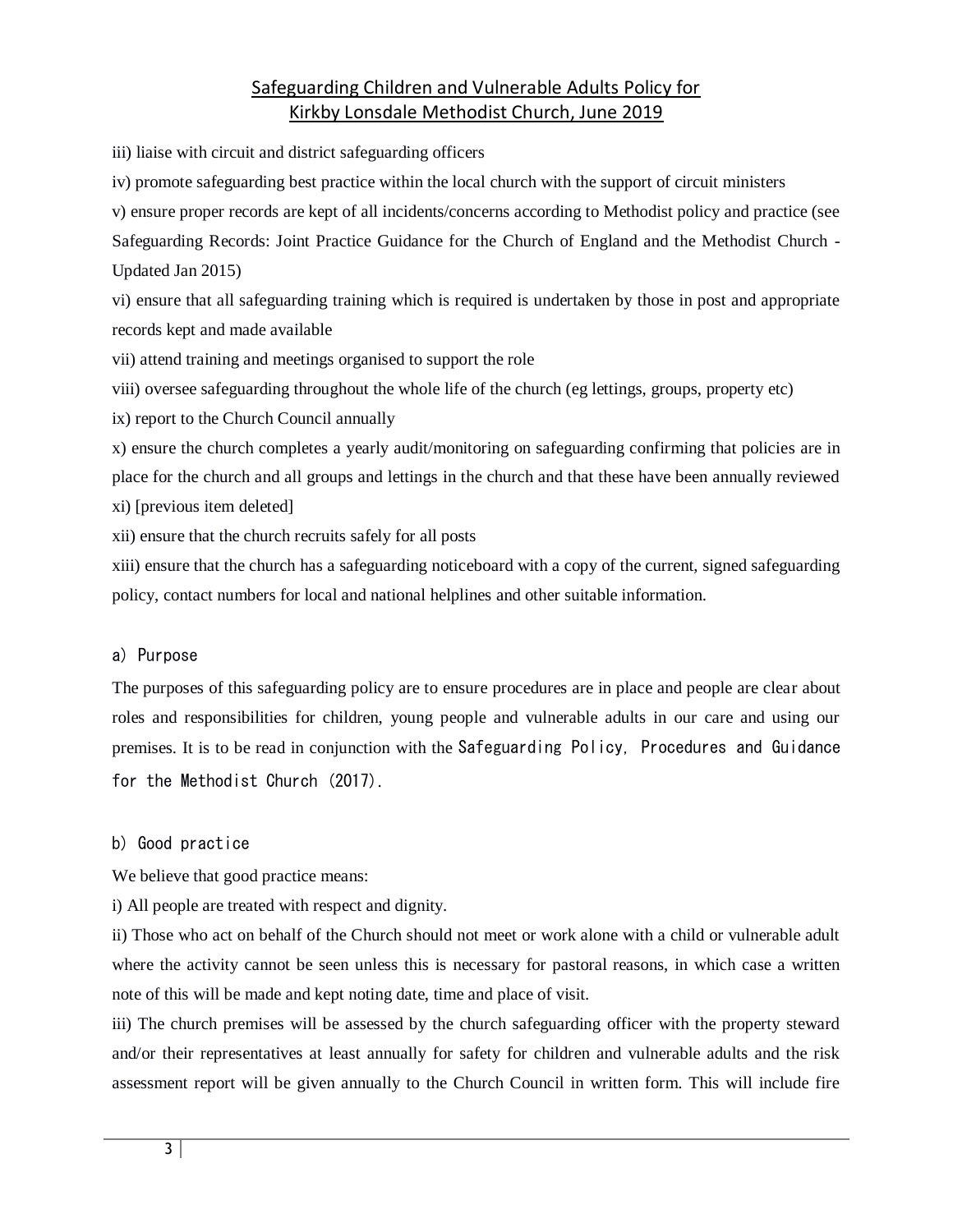safety procedures. The Church Council will consider the extent to which the premises and equipment are suitable or should be made more suitable.

iv) Any church-organised transport of children or vulnerable adults will be checked to ensure the vehicle is suitable and insured and that the driver and escort are appropriate. An agreed record to be kept in the church file for each driver/car.

v) Activity risk assessments will be undertaken before any activity takes place to minimise the risk of harm to those involved. Approval will be obtained from the event leader/minister. A written record of the assessment will be retained securely in case they need to be seen at a later date.

vi) Promotion of safeguarding is recognised to include undertaking those tasks which enable all God's people to reach their full potential. The Church Council will actively consider the extent to which it is succeeding in this area.

These things are to safeguard those working with children, young people and those adults who may be vulnerable.

#### c) Appointment and training of workers

Workers will be appointed after a satisfactory DBS disclosure and following safer recruitment procedures of the Methodist Church. Each worker will have an identified supervisor who will meet at regular intervals with the worker. A record of these meetings will be agreed and signed and the record kept. Each worker will be expected to undergo basic safeguarding training, within the first six months (agreed by Methodist Conference in 2011 – Creating Safer Space Report) of appointment. The other training needs of each worker will be considered (eg food hygiene, first aid, lifting and handling, etc).

#### d) Pastoral visitors

In terms of safeguarding, pastoral visitors will be supported in their role with the provision of basic safeguarding training upon appointment.

#### e) Guidelines for working with children, young people and vulnerable adults

A leaflet outlining good practice and systems will be produced and given to everyone who works with children, young people and vulnerable adults. This leaflet will be reviewed annually. Church Councils may produce their own material or use appropriate connexional leaflets (eg the Quick Reference Guide or Code of Safer Working Practice).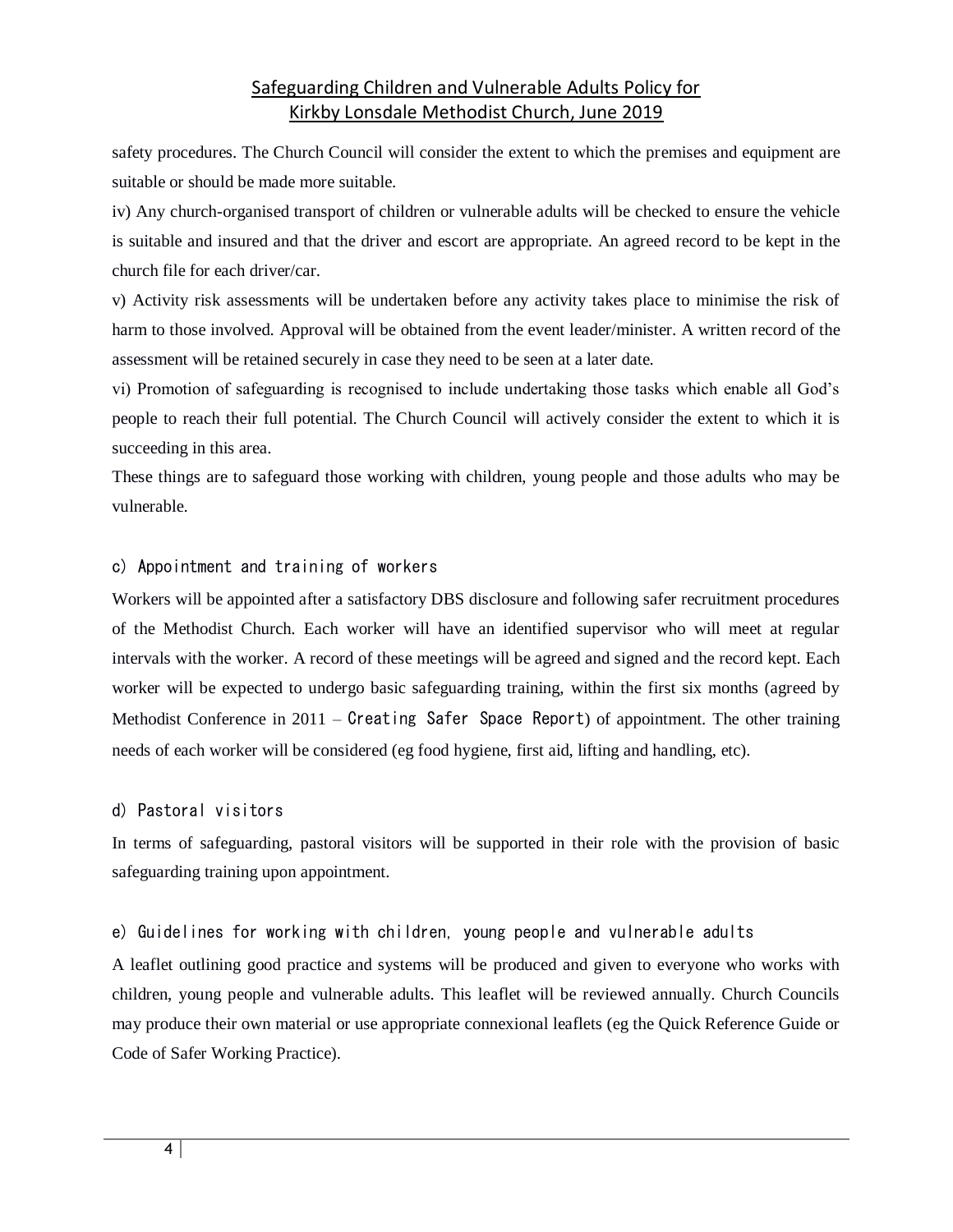#### f) Ecumenical events

Where ecumenical events happen on church premises, safeguarding is the responsibility of this Church Council.

#### g) Events with church groups off the premises

Adequate staffing, a risk assessment and notification of the event are to be given to the church safeguarding officer PRIOR to the agreement for any event or off site activity. Notification of the event will be given to the church council secretary Mrs. Chris Palmer.

If the activity is unusual or considered to be high risk the church safeguarding officer will contact the circuit safeguarding officer in order that it can be ratified or any queries raised.

#### h) Other groups on church premises

Where the building is hired for outside use, the person signing the letting agreement (www.tmcp.org.uk/property/letting-property-and-third-party-use) will be given a copy of it and the appropriate leaflet (Such as the code of safer working practice leaflet in the appendices or the quick reference guide https://www.methodistpublishing.org.uk/books/pe750-sg-16/safeguarding). The lettings secretary will consider the various users of the building in making lettings. All lettings will be notified to the church safeguarding officer who will keep the records and take advice as appropriate from both the District safeguarding officer and Circuit Safeguarding Officer.

#### i) Complaints procedure

It is hoped that complaints can generally be dealt with internally by the organisation. However, if the complaint is of a safeguarding nature, relating to possible abuse of children or vulnerable adults, then it is very important that your district safeguarding officer is consulted as statutory services may need to be informed.

A complaint should be addressed to the superintendent minister, the Revd. David Stretton. If a complaint is made to another person it should be referred to her/him. Meetings will be arranged with the person making the complaint and, usually, the person against whom the complaint has been made, in an attempt to resolve it. If the complaint is against the superintendent, it should be sent to the District Chair, the Revd. Richard Teal at 14 Monnington Way, Penrith, Cumbria. CA11 8QJ.

#### j) Review